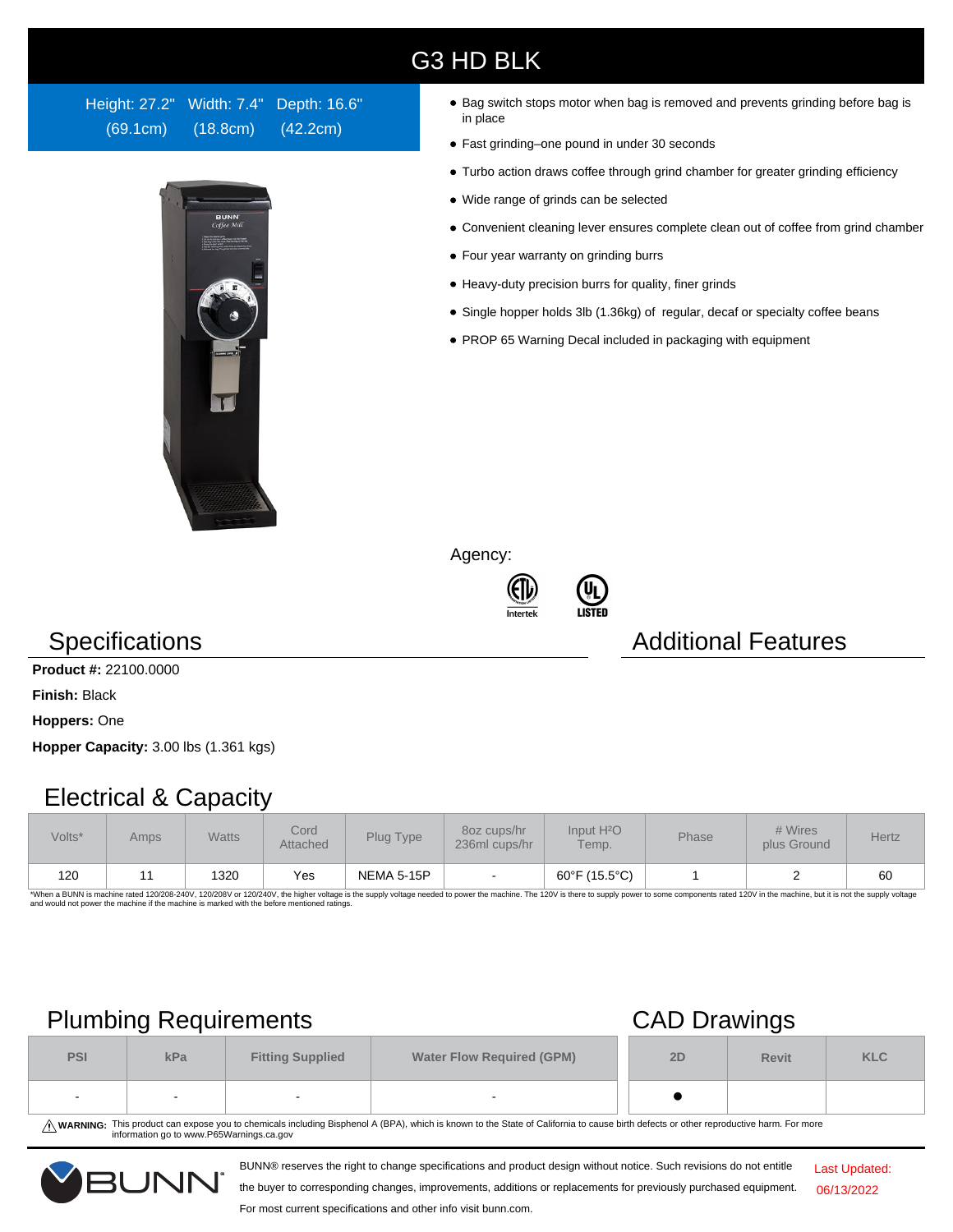

| Unit          |          |           |          | <b>Shipping</b> |          |          |            |                        |  |
|---------------|----------|-----------|----------|-----------------|----------|----------|------------|------------------------|--|
|               | Height   | Width     | Depth    | Height          | Width    | Depth    | Weight     | <b>Volume</b>          |  |
| English       | 27.2 in. | $7.4$ in. | 16.6 in. | 32.8 in.        | 13.6 in. | 23.1 in. | 56,200 lbs | 5.972 $ft^3$           |  |
| <b>Metric</b> | 69.1 cm  | 18.8 cm   | 42.2 cm  | 83.2 cm         | 34.6 cm  | 58.7 cm  | 25.492 kgs | $0.169$ m <sup>3</sup> |  |



BUNN® reserves the right to change specifications and product design without notice. Such revisions do not entitle the buyer to corresponding changes, improvements, additions or replacements for previously purchased equipment. For most current specifications and other info visit bunn.com. Last Updated: 06/13/2022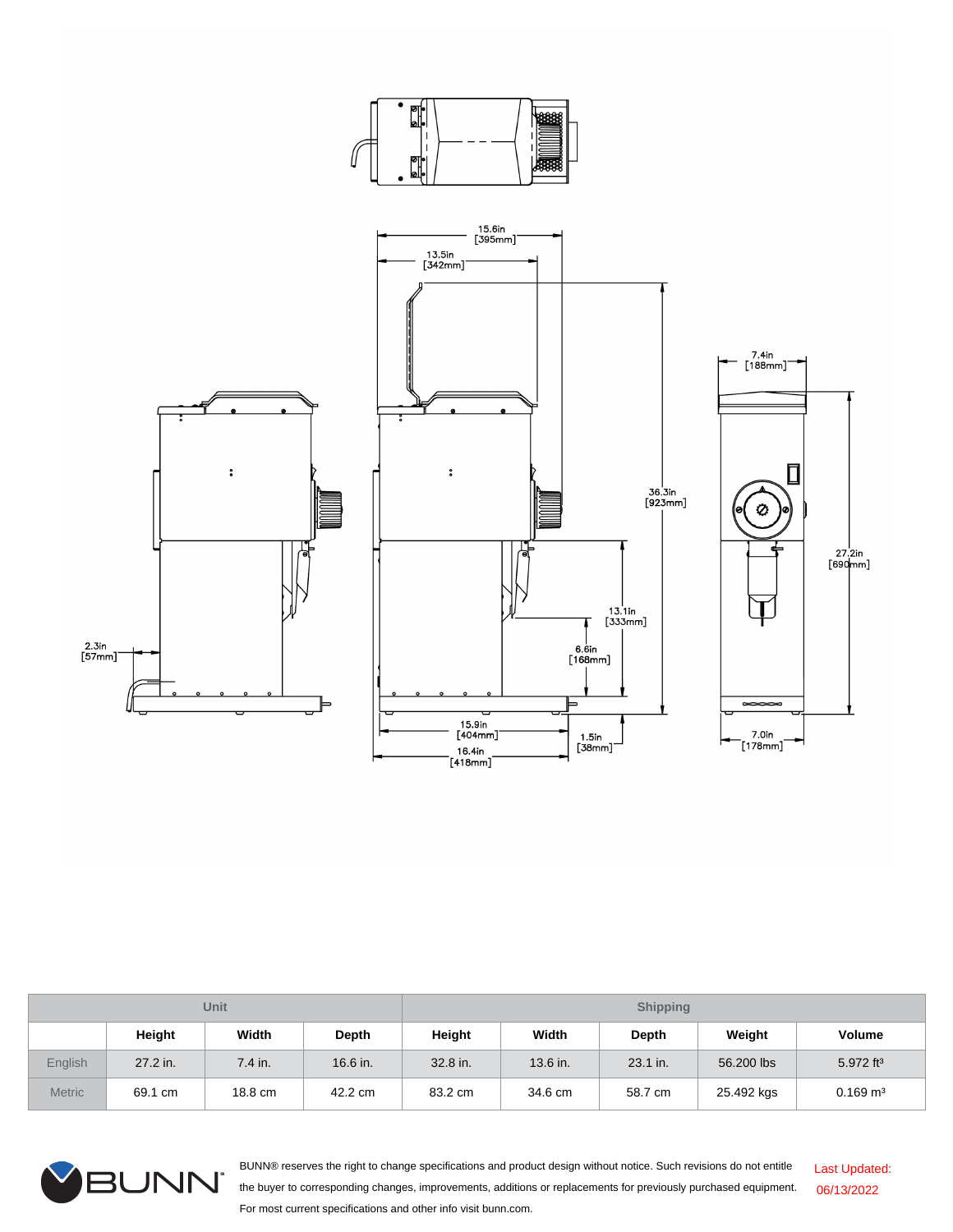# Related Products & Accessories:G3 HD BLK(22100.0000)